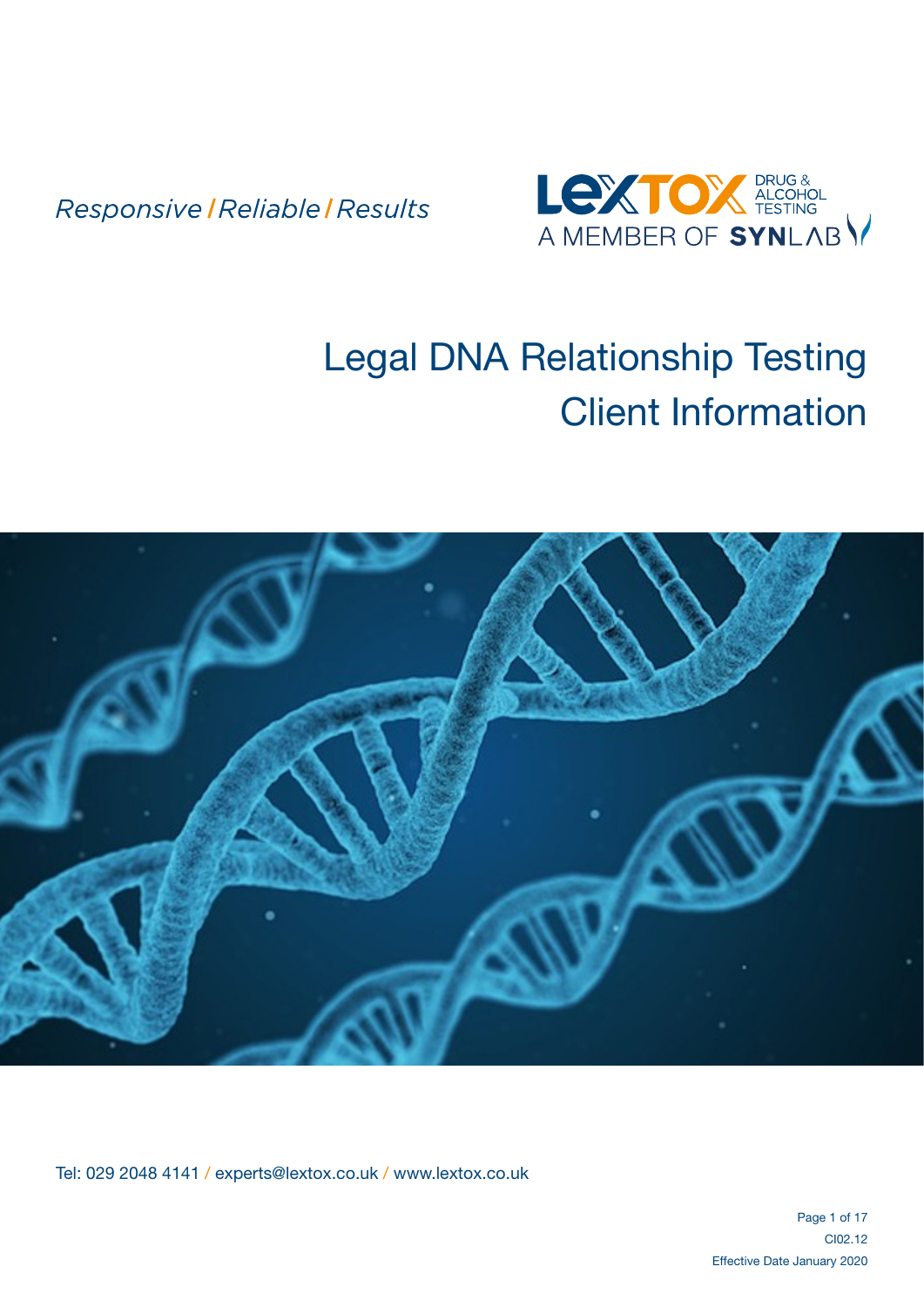



# **Contents**

| 1. | <b>About Lextox</b>                                                                                | 4              |
|----|----------------------------------------------------------------------------------------------------|----------------|
| 2. | <b>LexDNA Results Delivery Time</b>                                                                | 6              |
| 3. | <b>Laboratory Accreditations</b>                                                                   | 6              |
| 4. | <b>LexDNA Relationship Testing</b>                                                                 | $\overline{7}$ |
|    | <b>Paternity Testing</b><br>4.1                                                                    | $\overline{7}$ |
|    | <b>Tested Parties</b><br>4.2                                                                       | $\overline{7}$ |
|    | Peace of Mind<br>4.3                                                                               | $\overline{7}$ |
|    | <b>Legal DNA Test</b><br>4.4                                                                       | 8              |
|    | <b>Maternity Testing</b><br>4.5                                                                    | 8              |
|    | <b>Prenatal Testing</b><br>4.6                                                                     | 8              |
|    | <b>Siblingship Test</b><br>4.7                                                                     | 8              |
|    | Grandparentage Test<br>4.8                                                                         | 8              |
|    | Avuncular Test (aunt/uncle)<br>4.9                                                                 | 9              |
|    | 4.10 Chain of Custody Procedures                                                                   | 9              |
| 5. | <b>Lextox Drug and Alcohol Testing</b>                                                             | 10             |
|    | <b>Lextox Hair Drug Testing</b><br>5.1                                                             | 10             |
|    | <b>Drug Detection List</b><br>5.2                                                                  | 10             |
|    | <b>Lextox Hair Alcohol Testing</b><br>5.3                                                          | 11             |
|    | Hair Testing for Psychoactive Substances ('Legal Highs') and Spice (Synthetic Cannabinoids)<br>5.4 | 11             |
|    | <b>Blood Alcohol Testing</b><br>5.5                                                                | 11             |
| 6. | SCRAM™ Continuous Alcohol Testing                                                                  | 12             |
|    | 24/7 Alcohol Testing<br>6.1                                                                        | 12             |
|    | 6.2<br>Pricing                                                                                     | 12             |
|    | 6.3<br><b>Results Interpretation</b>                                                               | 12             |
| 7. | <b>UK Wide Sample Collections</b>                                                                  | 13             |
|    | 7.1 Requirements for Sample Collections                                                            | 13             |
|    | 7.2 Cancellations                                                                                  | 14             |

Lextox, The Maltings, East Tyndall Street, Cardiff, CF24 5EA

Tel: 029 2048 4141 / experts@lextox.co.uk / www.lextox.co.uk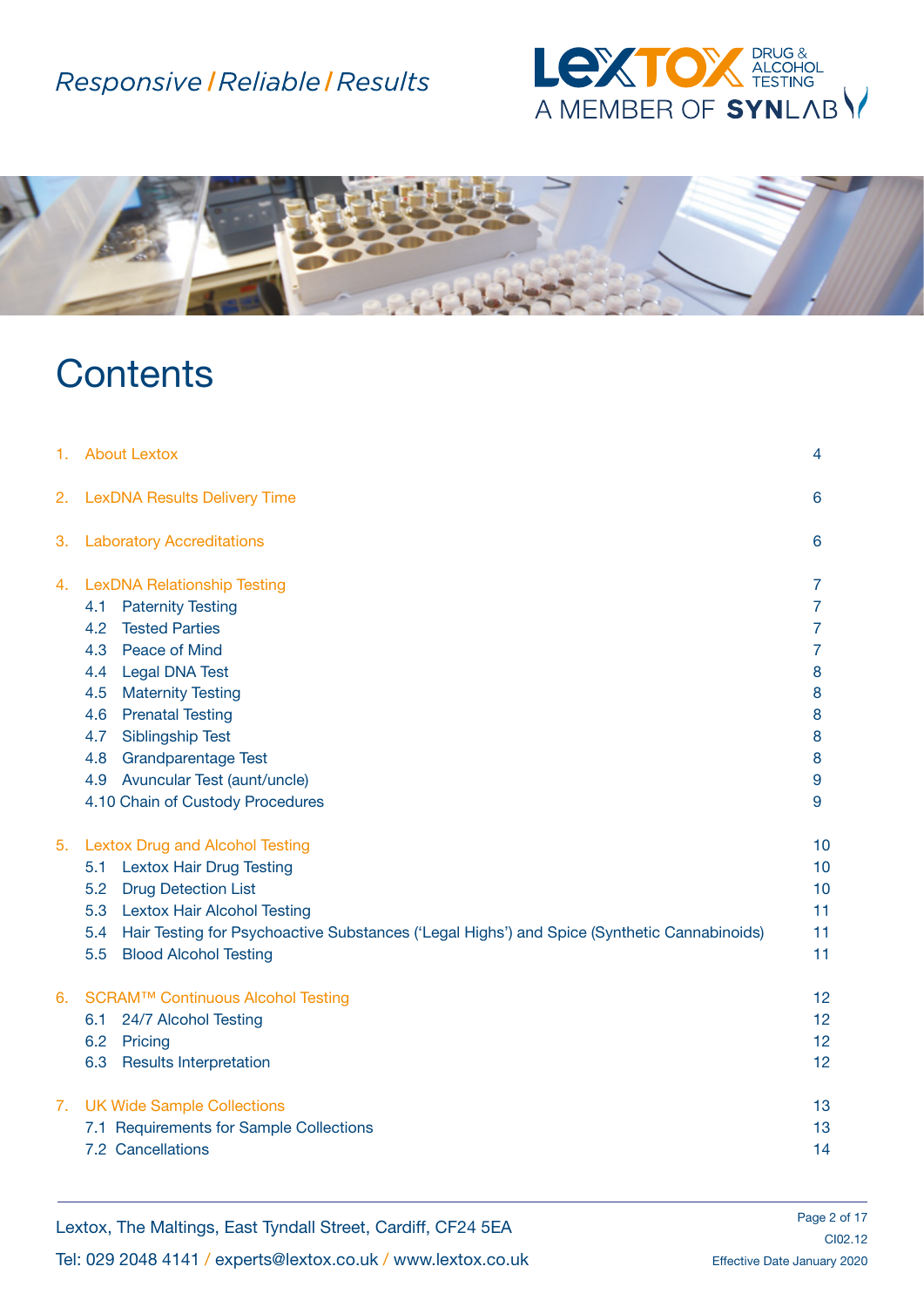



|    |     | 7.3 Rearranging the Sample collection                 | 14               |
|----|-----|-------------------------------------------------------|------------------|
|    |     | 7.4 Donor Failure to Attend                           | 14               |
| 8. |     | <b>Sample Collection by Non Lextox Collectiors</b>    | 14               |
|    | 8.1 | <b>Notification</b>                                   | 14               |
|    | 8.2 | <b>Sample Collection Procedure</b>                    | 14               |
|    | 8.3 | Returning the Sample Collection Kit to the Laboratory | 14               |
|    | 8.4 | Return of an Unused Sample Collection Kit             | 14               |
|    | 8.5 | <b>Alternative Sample Collections</b>                 | 14               |
| 9. |     | <b>Split Invoicing</b>                                | 15 <sub>15</sub> |
|    | 9.1 | Quotation                                             | 15               |
|    | 9.2 | <b>Authorisation to Proceed</b>                       | 15               |
|    | 9.3 | Invoicing                                             | 15               |
|    | 9.4 | <b>Additional Charges</b>                             | 15               |
|    | 9.5 | <b>Analysis Requirements</b>                          | 15               |
|    | 9.6 | <b>Test Results</b>                                   | 15               |
|    |     | 10. CPD and Training Seminars                         | 16               |
|    |     | 11. For More Information or to Provide Feedback       | 16               |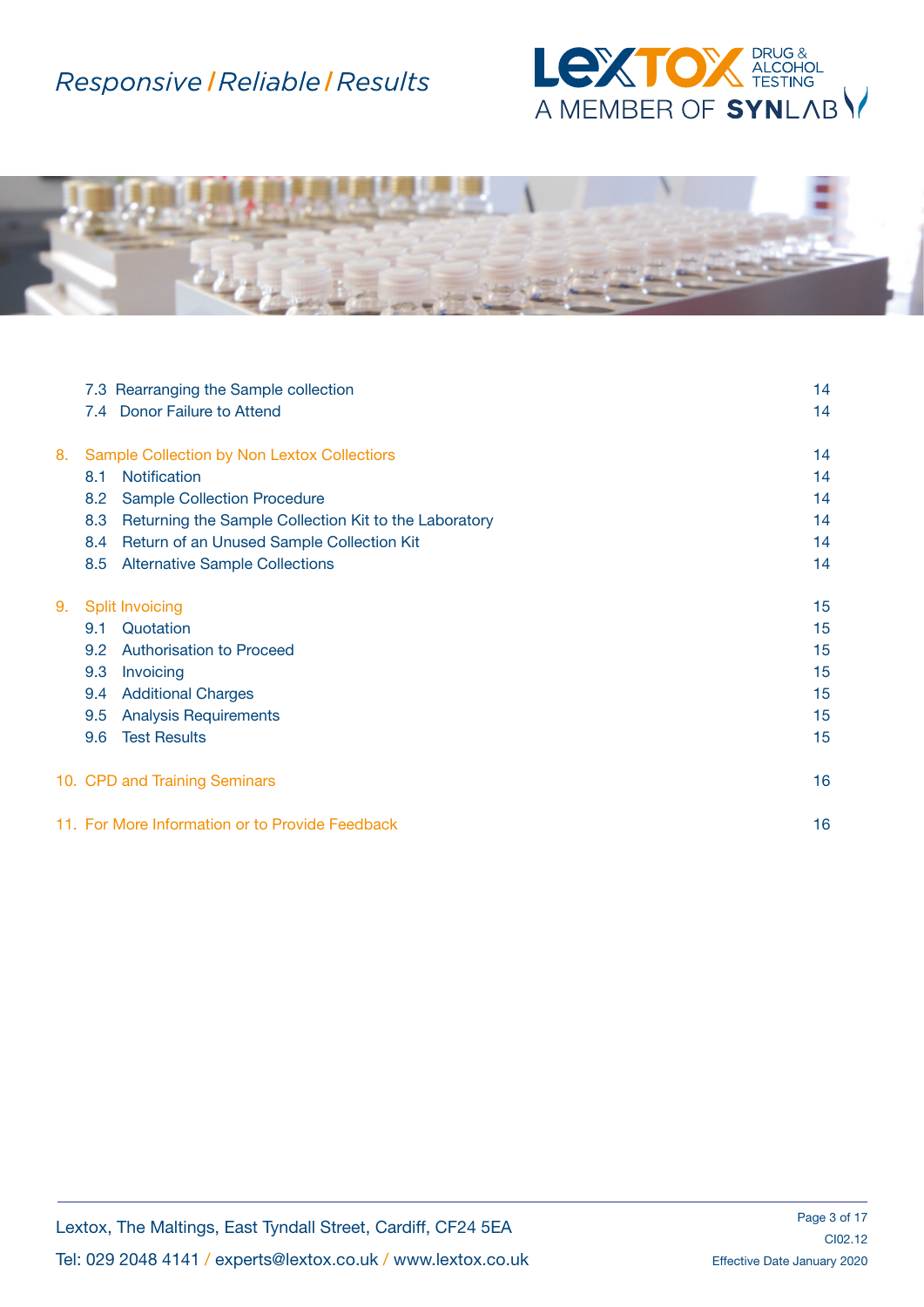



# 1. About Lextox

Lextox Drug & Alcohol Testing is one of the leading specialist hair drug and alcohol testing laboratories. ISO 17025 UKAS Accredited Testing Laboratory (No. 7516), Lextox is trusted by over 12,000 family law solicitors and social workers across the UK.

Lextox is established in the UK, by experts from within the UK industry. Our aim is to provide the most reliable results, and the most responsive, customer oriented service for family law cases and child care proceedings.

Lextox experts provide analysis and Expert Reports for the courts, solicitors and local authorities involved in family law cases and child care proceedings, within a market leading sample analysis time of 5 working days on average.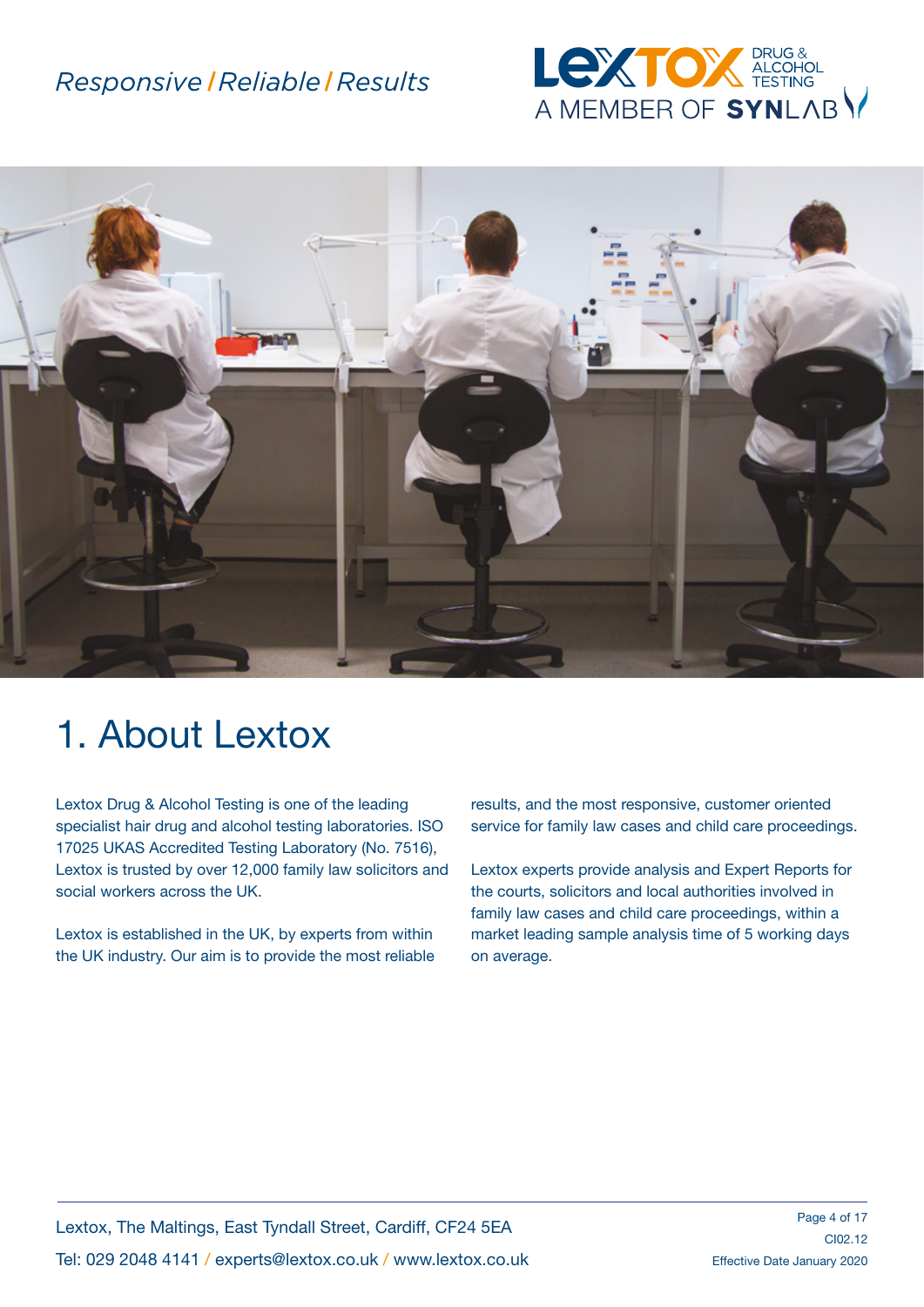



# Why Instruct Lextox for Legal Paternity and Relationship Testing?

- / Legally defensible DNA Paternity and Relationship Test Results and Reports in 3 working days or less.
- / DNA Paternity and Relationship testing undertaken at quality assured Ministry of Justice and ISO 17025 accredited DNA testing laboratories.
- / We can arrange the sample collection appointment immediately and usually collect the samples within 48 hours' notice
- / Your dedicated Client Support Team will manage your case from start to finish with the commitment to meeting your deadlines.
- / Pricing in accordance with LAA codified rates.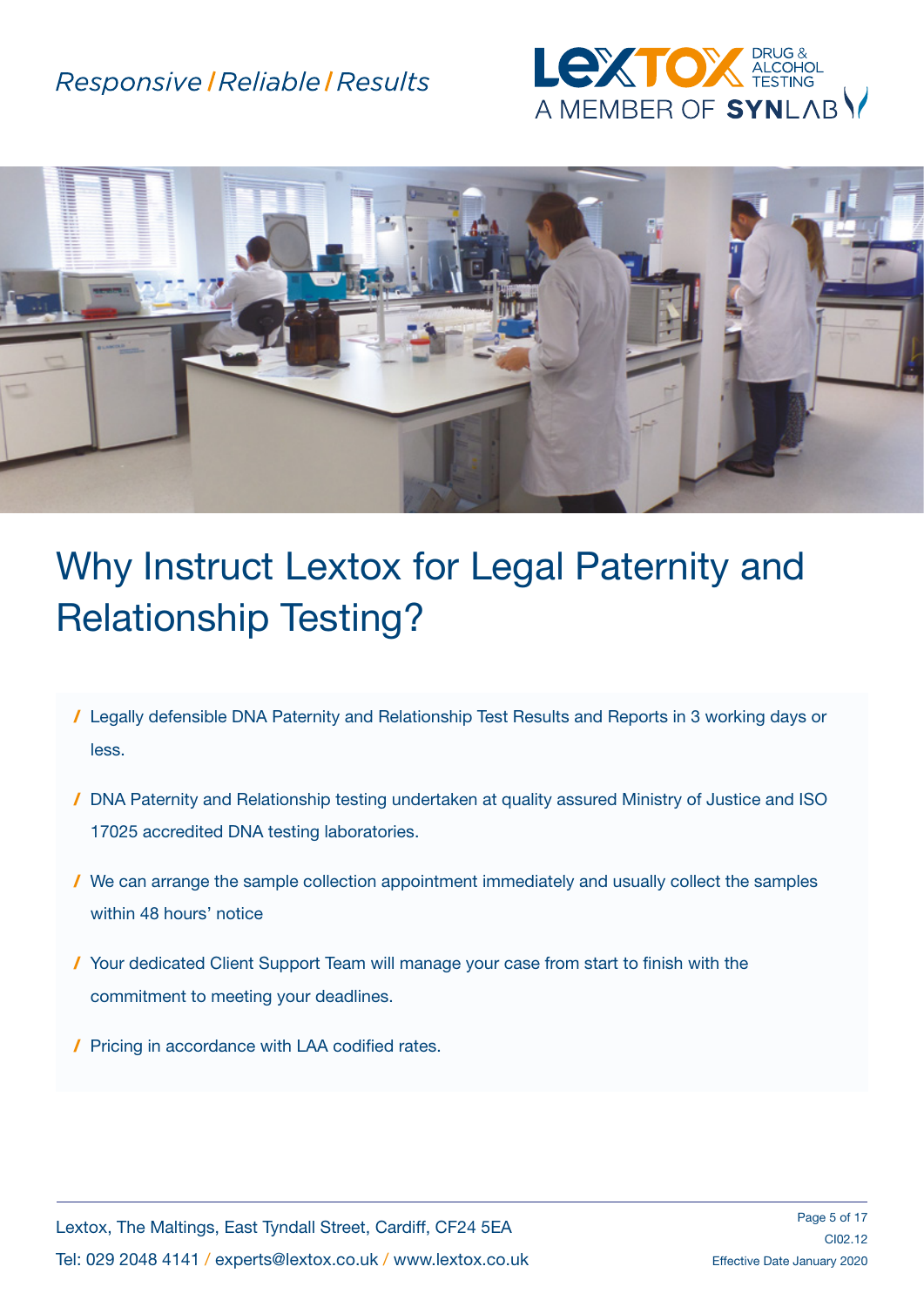



# 2. LexDNA Results Delivery Time

## DNA Test Reports in 3 Working Days or Less

The DNA Test Report will usually be issued in 3 working days of receiving the sample into the laboratory. Analysis results for prenatal DNA tests will be provided in 8 working days or less

We recommend ensuring the sample reaches the laboratory at least 5 to 10 working days before you need the results.

## 3. Laboratory Accreditations

Lextox Drug and Alcohol Testing use laboratories that hold ISO 17025 accreditation and are Ministry of Justice accredited to undertake parentage tests directed by the courts in England and Wales under section 20 of the Family Law Reform Act 1969.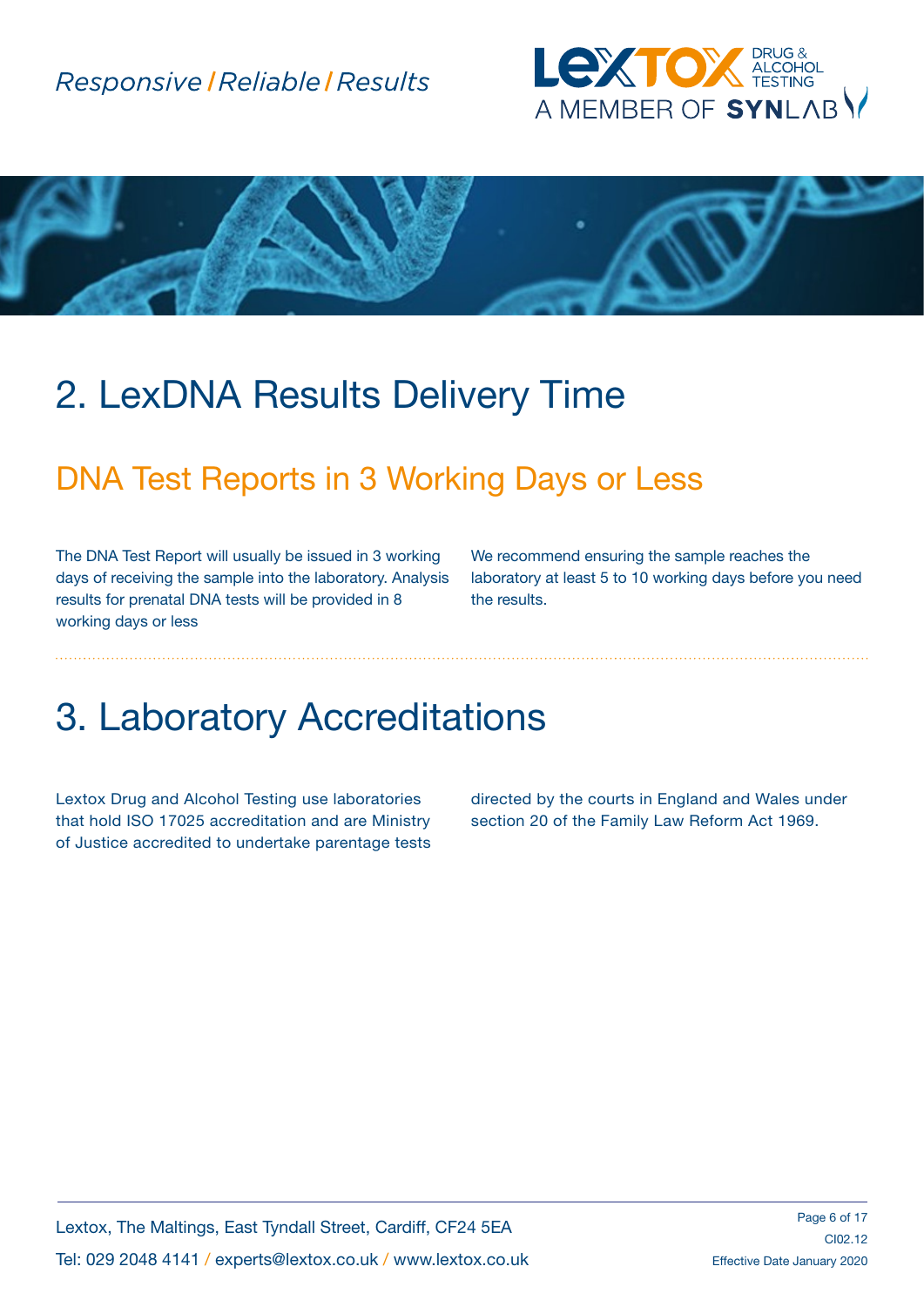



# 4. LexDNA Relationship Testing

DNA relationship testing in partnership with a Ministry of Justice accredited laboratory.

#### 4.1. Paternity Testing

A DNA paternity test is used to resolve any questions or doubts relating to the paternity of a child.

A paternity test works by comparing the DNA profile of a child with the DNA profiles of his or her mother and alleged father. If the child's mother is unavailable for testing, we can often perform a motherless paternity test. (Please see the "Tested Parties" section below for more information about this testing option.)

Because a child inherits half of his or her genetic makeup from each biological parent, our expert DNA analysts can look for patterns of inheritance among the individuals' DNA profiles and conclusively determine whether the alleged father is the biological father of the child.

#### 4.2. Tested Parties

A standard paternity test involves the child, the mother and the alleged father. By contributing a DNA sample, the mother assists the testing process. During the analysis, our expert DNA staff can readily identify and eliminate her contribution to the child's genetic profile and focus on the alleged father's contribution. When necessary, we can often perform a paternity

test without the mother. This is known as a motherless paternity test. Both paternity and motherless paternity tests provide accurate, conclusive results. A motherless test requires additional testing and statistical analysis, however we provide these services at no additional charge.

We can also test additional children or alleged fathers when needed. For associated fees please contact us to discuss.

#### 4.3. Peace of Mind

Peace of mind paternity testing, also called private or in-home paternity testing, is characterised by the selfcollection process. We send sample collection kits to the tested parties, and they perform their own buccal swabbing to collect their DNA samples. Because of this collection method, private paternity testing produces results are not legally defensible. Included with the kit are consent forms that must be signed and returned with the samples.

Lextox, The Maltings, East Tyndall Street, Cardiff, CF24 5EA Tel: 029 2048 4141 / experts@lextox.co.uk / www.lextox.co.uk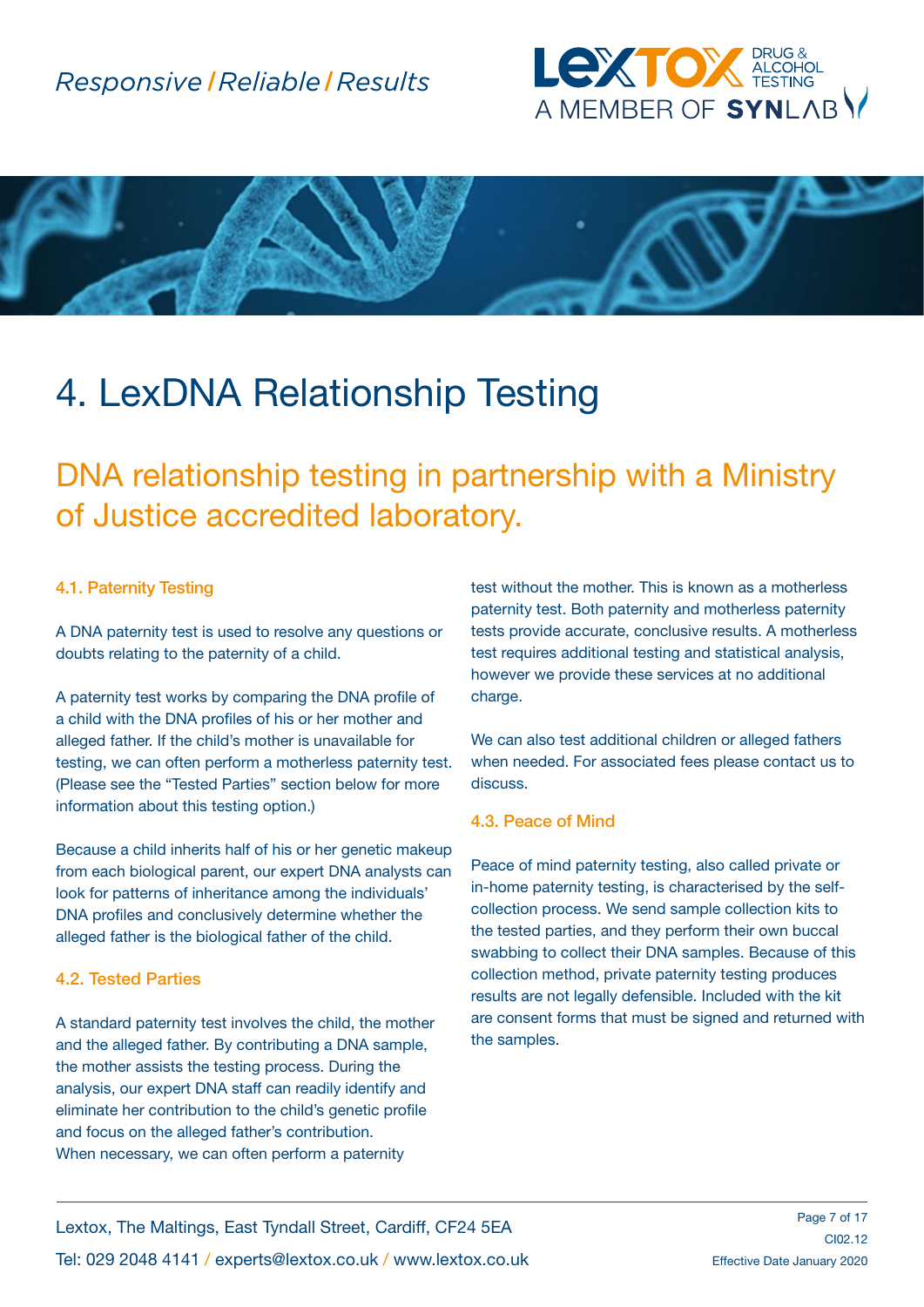

#### 4.4. Legal DNA Test

Many of our clients use their legal paternity test results to settle family law matters (such as child care proceedings, child custody and visitation disputes and adoption), resolve inheritance disputes, and satisfy immigration requirements.

Our legal paternity testing service follows a strict chain of custody; this is what makes our test results legally defensible in courts of law. The chain of custody is a documentation process that shows:

- / The samples were collected by a neutral third party, such as a doctor, a nurse, or a Lextox Sample Collector.
- / The tested parties were positively identified at their sample collection appointment(s).
- / The samples were protected with tamper proof tape at the collection site and were securely packaged for shipping to the laboratory. Once received by the laboratory, they were thoroughly inspected for tampering.

#### 4.5. Maternity Testing

Maternity testing can conclusively determine whether a woman is the biological mother of a child.

DNA maternity tests may be useful for individuals who…

- / Need to provide additional proof of their mother-child relationship to support their immigration applications.
- / Have been separated by adoption and reunited years later, and would like to confirm that they are biologically related as mother and child.
- / Need to verify whether the proper embryo was implanted into a mother's uterus during in vitro fertilisation.
- / Fear that babies have mistakenly been switched in a hospital nursery and need to place the appropriate infant with the appropriate mother.

Like a paternity test, a maternity test works by comparing the DNA profiles of a child; an alleged mother; and, when available, the child's father. (A fatherless maternity test can be performed when the child's father is not available for testing.) The genetic profiles of a biologically related mother and child will show predictable patterns of DNA inheritance.

#### 4.6. Prenatal Testing

Our prenatal DNA test is an accurate and non-invasive way to determine paternity prior to a child's birth.

A mouth swab is required from the alleged father and a blood sample is required from the arm of the biological mother. Both of these samples will be collected by our professionally trained Sample Collectors. After profiling the mother and foetus, we are able to compare the markers against the alleged fathers' DNA.

The test analyses free-floating foetal DNA from the mother's plasma and compares it to the mother's DNA profile. Once the foetus' profile is determined, it is then compared to the alleged father to determine paternity.

The mother must be at least 8 weeks pregnant as per confirmation from a medical professional and testing is unable to be undertaken on multiple pregnancies (i.e. twins and triplets).

Analysis results for prenatal DNA tests will be provided in 8 working days or less.

#### 4.7. Siblingship Test

Siblingship testing can help two alleged siblings verify whether they are siblings. A sibling DNA test is often performed when an alleged father is unavailable for a paternity test and his possible children would like to know if they have the same father.

A half siblingship test can be performed when two alleged siblings know they have different mothers but would like to know if they have the same biological father. Or they know they have different fathers and wish to establish if they have the same mother.

Lextox, The Maltings, East Tyndall Street, Cardiff, CF24 5EA

Tel: 029 2048 4141 / experts@lextox.co.uk / www.lextox.co.uk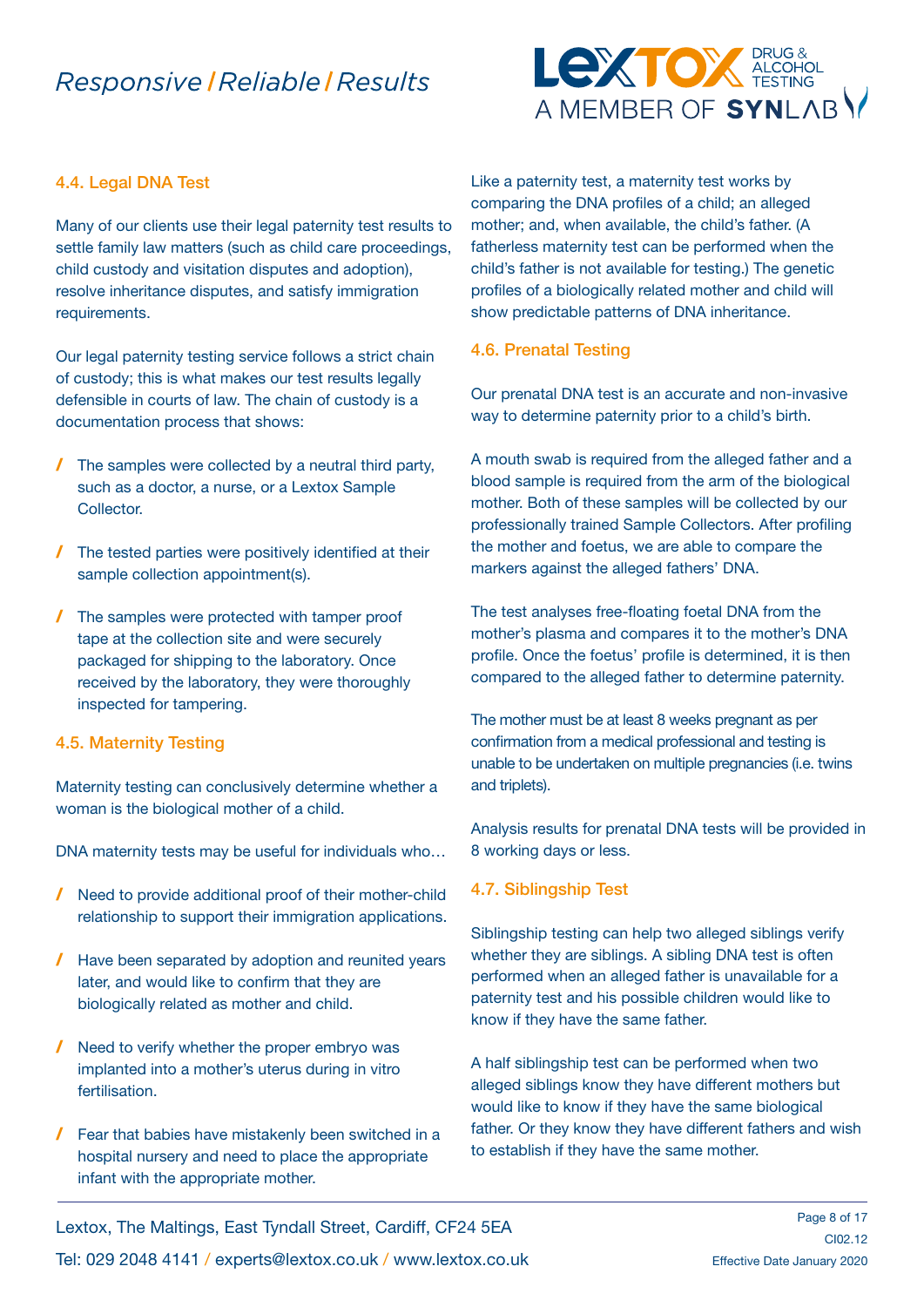Siblingship tests require complex DNA analysis. For this reason, we encourage the alleged siblings' mother(s) to participate in the testing whenever possible. The mother's participation helps us eliminate the maternal contribution to the children's DNA profiles. This, in turn, helps us focus our analysis on whether the alleged siblings' remaining DNA could have come from the same biological father.

Cases that involve in-direct relationship testing such as siblingship (full–siblingship and half–siblingship) tests will only provide a statistical likelihood that gives evidence to support the tested relationship. A test of this nature will not directly exclude the relationship. The test merely gives the odds of the relationship based on the purported relationship and the systems tested.

#### 4.8. Grandparentage Test

A grandparent DNA test can determine whether a child is biologically related to the alleged grandparents. A grandparentage test is based on the fact that a child inherits half of his or her genetic profile from each biological parent. When one of a child's parents is unavailable for testing, we can look to the grandparents to determine whether they contributed DNA to the child's genetic profile.

#### 4.9. Avuncular Test (aunt/uncle)

A legal aunt-uncle DNA test is taken to determine if a child is the biological niece or nephew of the alleged aunt or uncle. The avuncular test is a viable option when the alleged father or mother is unavailable for testing and the only available relative is a brother or sister of the alleged father or mother.

Cases that involve in-direct relationship testing including Avuncular, single Grandparentage and Siblingship (full– siblingship and half–siblingship) tests will only provide a statistical likelihood that gives evidence to support the tested relationship. A test of this nature will not directly exclude the relationship. The test merely gives the odds of the relationship based on the purported relationship and the systems tested.



#### 4.10. Chain of Custody Procedures

We follow strict chain of custody documentation processes for every DNA test. This process helps ensure that the test results will be legally defensible in courts and other government departments, should clients ever need their results for legal purposes (such as obtaining child support).

The chain of custody process satisfies legal requirements by proving the following:

- / The DNA samples were collected by a neutral third party - someone who has no personal interest in the outcome of the test. For many of our clients, our Lextox Collector collects the samples at a professional location such as a solicitor's office. Clients may also visit their GP or nurse who can collect the samples.
- / The tested parties were positively identified at the time of sample collection. To be positively identified, a tested individual must present a government-issued photo ID.
- / The collected DNA samples were made tamperresistant. The samples are tamper-taped at the collection site and are posted to the laboratory in secure packaging. Upon arrival at the laboratory, the samples are carefully inspected for any evidence of tampering.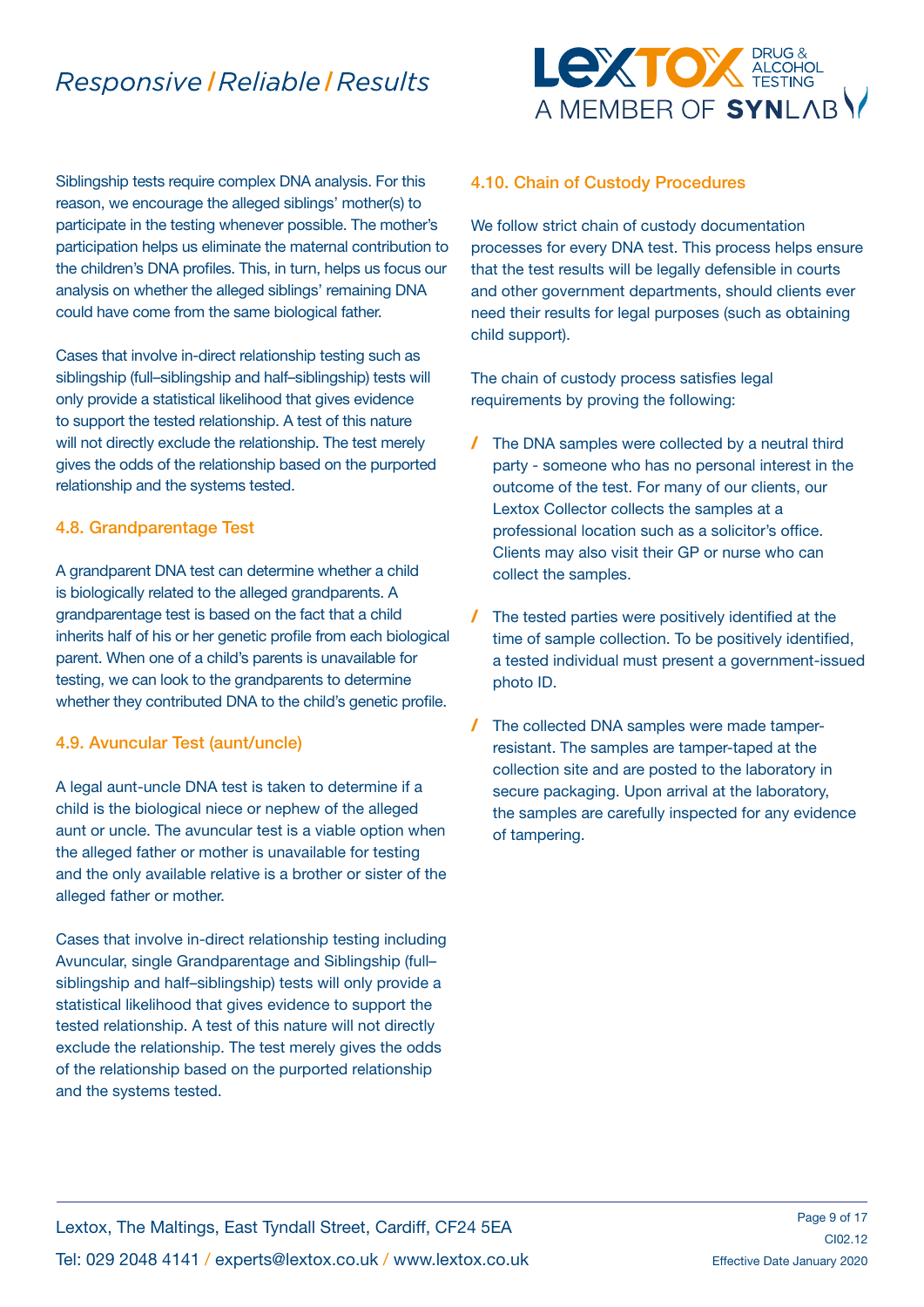



# 5. Lextox Hair Drug and Alcohol Testing



#### 5.1. Lextox Hair Drug Testing

Hair drug testing to determine historic trends of drug use.

- / A hair test can cover from 1 month to 12 months or longer
- / Segmental head hair analysis is useful for showing trends of decreasing drug use. An overview analysis is beneficial when just an indication of drug use is required within a 3 month period
- / Detection of metabolites (substances produced by the body when a drug is used) to help identify drug usage
- / Laboratory analysis in accordance with the Society of Hair Testing
- / ISO 17025 UKAS Accredited Testing Laboratory (No. 7516) for a wide range of drugs in hair\*

\* Please refer to our Service Level Agreement for details of our UKAS (United Kingdom Accreditation Service) accreditation.

#### 5.2 Drug Detection List

- / Antidepressants
- / Anti-Epileptics (Pregabalin and Gabapentin)
- / Benzodiazepines (including Diazepam)
- / Buprenorphine
- / Cannabis
- / Cathinone (Khat)
- / Cocaine (including Crack Cocaine)
- / Ecstasy (MDMA)
- / Fentanyl
- **Ketamine**
- $/$  LSD
- Mephedrone (M-Cat)
- / Methadone
- / Methamphetamine (including Amphetamine)
- / Opiates (including Heroin)
- / PCP
- / Pethidine
- / Psychoactive Substances ('Legal Highs')
- / Steroids
- / Spice (Synthetic Cannabinoids)
- **Tramadol**
- / Zolpidem (Hypnotic)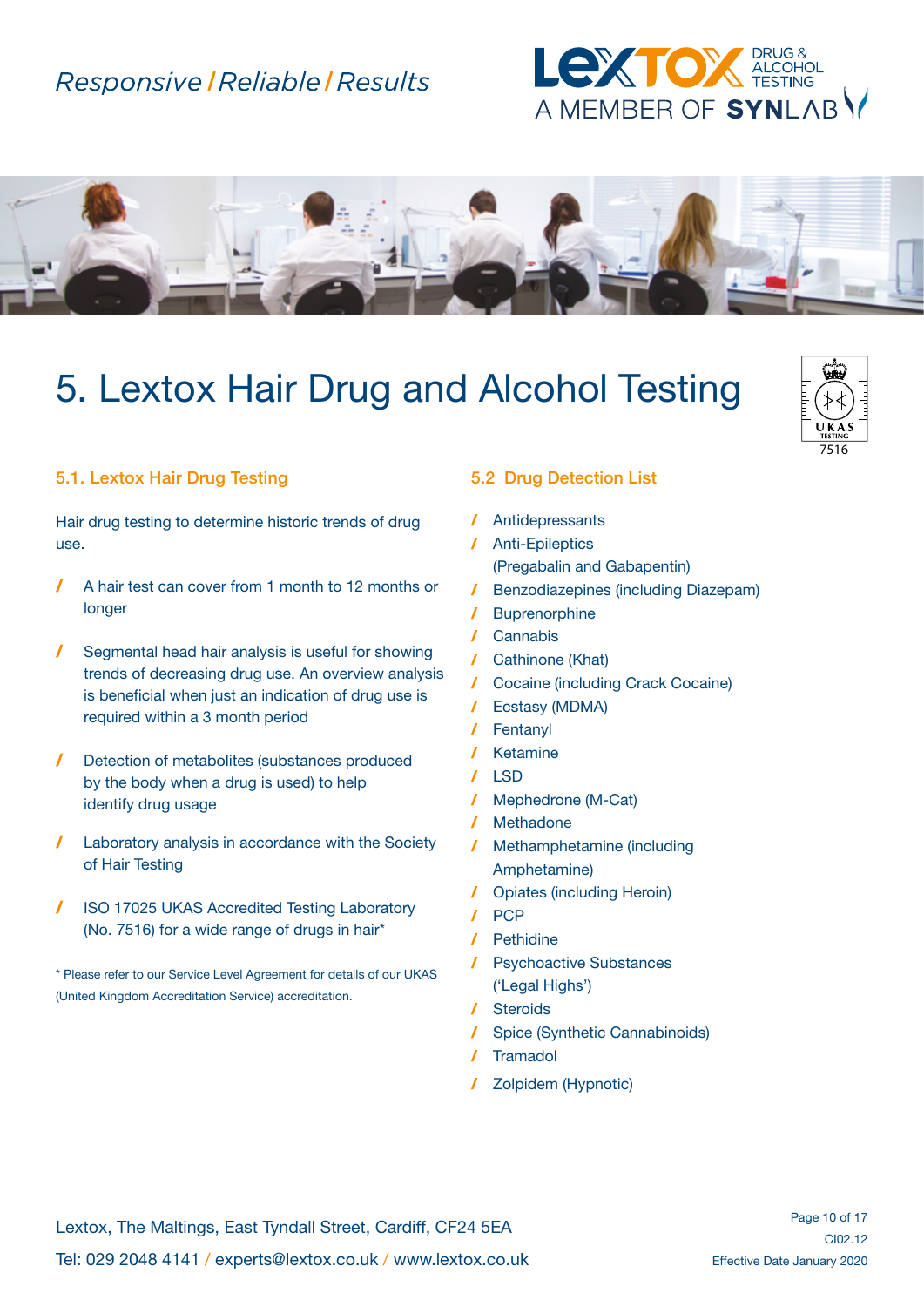#### 5.3. Lextox Hair Alcohol Testing

Hair alcohol testing to help assess chronic excessive alcohol use.

- / Combined testing of Ethyl Palmitate (EtPa) and EtG as standard
- / A 3 or 6 month profile using scalp hair is recommended
- / Laboratory analysis in accordance with the Society of Hair Testing consensus
- / ISO 17025 UKAS Accredited Testing Laboratory (No. 7516) for EtPa and ETG analysis

5.4. Hair Testing for Psychoactive Substances ('Legal Highs') and Spice (Synthetic Cannabinoids)

Our Laboratory Director, Dr Robert Kingston, has been developing and implementing methods for the detection of substances in hair specifically for family law and child care proceedings for over 12 years. His knowledge and

expertise have allowed Lextox to develop a hair test for Psychoactive Substances ('Legal Highs'). We are able to detect over 45 Psychoactive Substances in hair, including synthetic cathinones (bath salts) and spice (synthetic cannabinoids).

Please contact us for more information on 029 2048 4141 or email experts@lextox.co.uk

#### 5.5. Blood Alcohol Testing

Blood alcohol testing to help in the assessment of recent chronic excessive alcohol consumption – in partnership with an approved laboratory.

- / Carbohydrate Deficient Transferrin (CDT), Liver Function (LF) and Phosphatidylethanol (PEth) testing
- / Help to assess short term excessive alcohol use
- / Recommended to be used in conjunction with hair alcohol testing



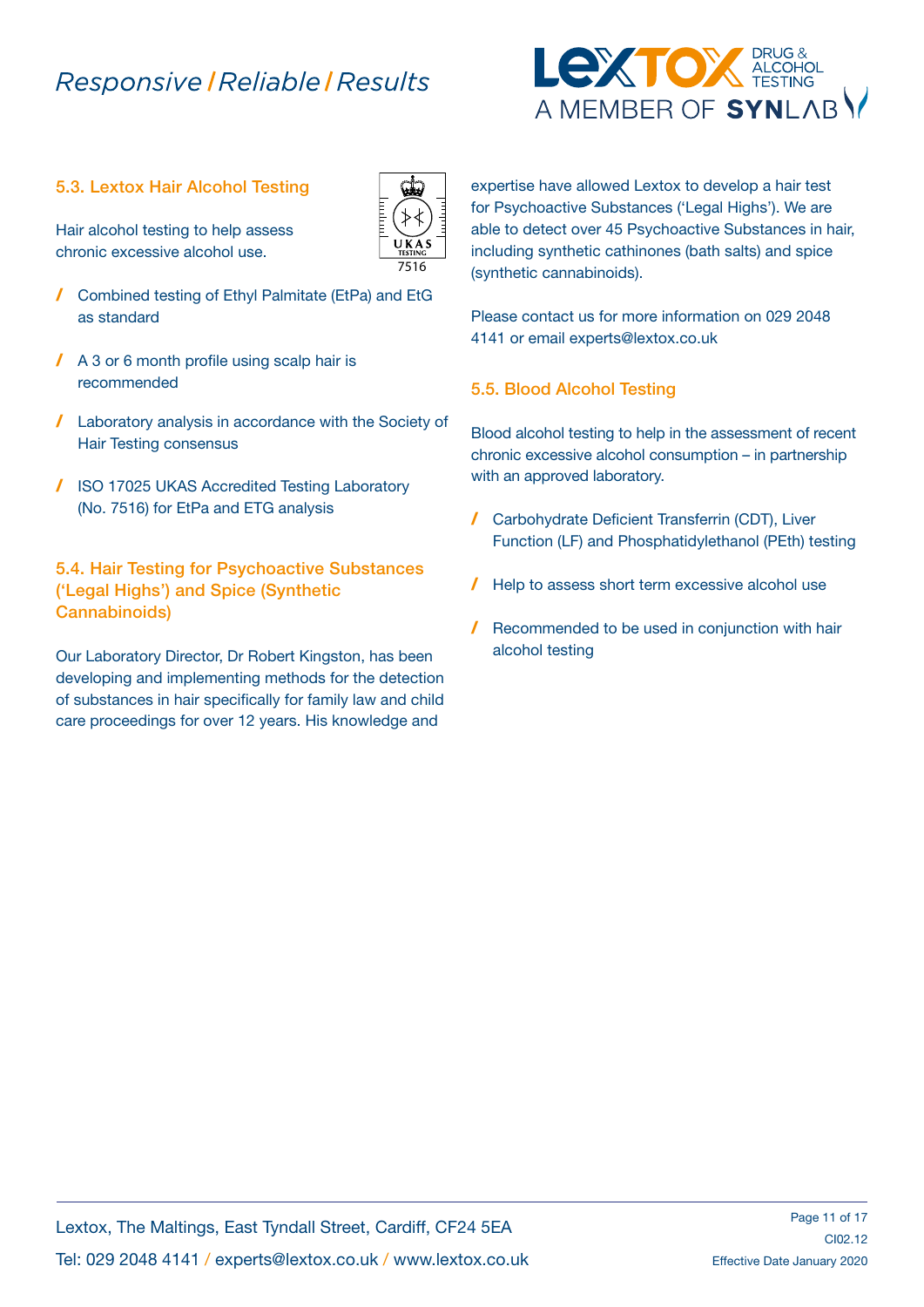



# 6. SCRAM™ Continuous Alcohol Testing

## Scientifically proven technology for Continuous Alcohol **Testing**

#### 6.1. 24/7 Alcohol Testing

SCRAM Continuous Alcohol Testing is an innovative way to profile a day by day pattern of alcohol consumption, typically over a 30, 60 or 90 day period.

The SCRAM bracelet is worn on the ankle and it automatically tests for alcohol transdermally (through the skin) every 30 minutes of every day the bracelet is worn. It is useful to show periods of sobriety or if an individual is consuming alcohol during periods of contact.

#### 6.2. Pricing

We provide a single set fee for the entire testing time period and the costs are Legal Aid Agency approved.

#### 6.3. Results Interpretation

We provide clear, easy to understand reports typically every 30 days of the testing time period. The report clearly identifies each alcohol consumption event and

details any instances of tampering, obstructions or environmental alcohol.

All results are provided to Lextox by Alcohol Monitoring Systems, Inc (AMS).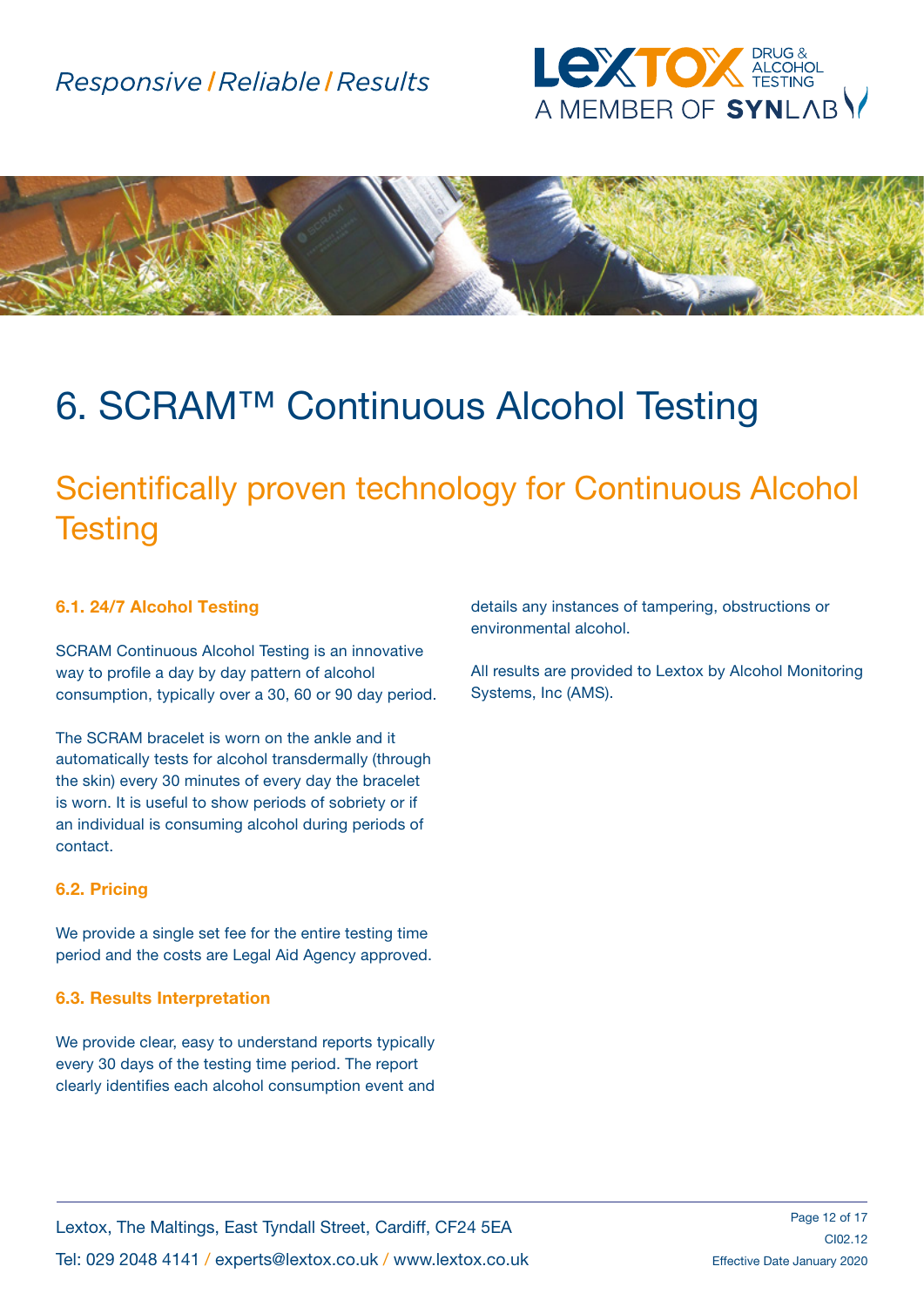



## 7. UK Wide Sample Collections

## Responsive sample collections by our UK network of qualified healthcare professionals.

Buccal swabbing is the primary method of DNA sample collection. It is a painless, quick, and simple technique.

A buccal swab is similar to a cotton wool bud, but it is made of a special material that provides a consistent surface for DNA sample collection and DNA extraction. In the sample collection process, buccal swabs are rubbed against the inside of a person's cheeks. The rubbing action gathers loose cheek cells from the mouth, and these cells contain the DNA we use for the genetic tests.

We follow strict chain of custody documentation processes to help ensure that the test results will be legally defensible in courts of law and other government departments if needed. An important component of the chain of custody process is how the buccal swab samples are collected. They must be collected by a neutral third party, such as a Lextox Collector, doctor or nurse. In addition, all tested parties must be positively identified at their sample collection appointments.

#### 7.1. Requirements for Sample Collections

We can usually attend sample collections within 48 hours of being notified or even quicker if the collection is urgent.

Our Lextox Sample Collectors are qualified phlebotomists and will ensure that the DNA sample is taken correctly. They will bring all the necessary equipment with them to the collection appointment. In order for the sample collection to take place efficiently, please ensure that;

- / The donor is aware of the time and date of the collection
- / Provides a government issued photo identification of themselves.
- / Present identification (such as a birth certificate) for any tested minors for whom they have parental responsibility.

The donor will also:

- / Be photographed if required.
- / Complete a Client Identification and Consent Form for themselves and any tested minors under their guardianship.

Lextox, The Maltings, East Tyndall Street, Cardiff, CF24 5EA Tel: 029 2048 4141 / experts@lextox.co.uk / www.lextox.co.uk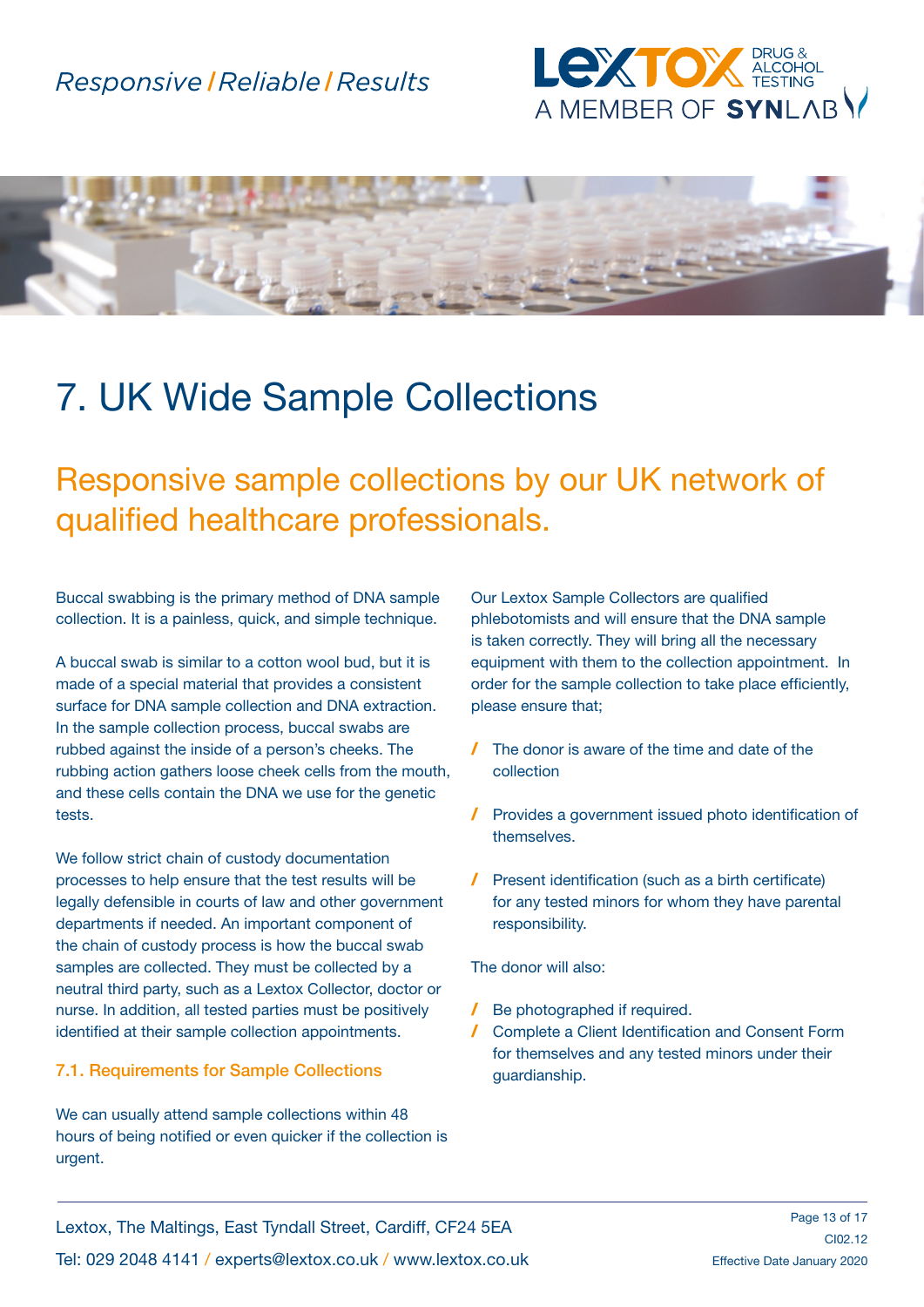

#### 7.2 Cancellations

Should you need to cancel the sample collection appointment, please provide us with 24 hours' notice. Any sample collection that is cancelled within 24 hours of the collection appointment will be charged at the full cost of the sample collection.

#### 7.3 Rearranging the Sample Collection

If you would like to rearrange the sample collection, please inform us at your earliest convenience. Any sample collection that is rearranged the same day as the allocated sample collection time may be charged at the full quoted cost.

#### 7.4 Donor Failure to Attend

If the donor fails to attend the allocated sample collection appointment the full quoted cost of the sample collection will be charged.

In the event that the donor is not present for the allocated sample collection appointment, our sample collectors reserve the right to wait for 15 minutes from the start time of the appointment before leaving. This is to ensure that our sample collectors have sufficient time to meet their next scheduled appointment.

# 8. Sample Collection by Non Lextox Collectors

## Sample collection kits can be dispatched to a GP surgery for the GP or medical professional to collect the samples

The sample collection kit will be sent to the GP surgery detailed on the DNA Relationship Testing Quotation Request.

#### 8.1. Notification

Please ensure that the GP surgery is informed that the sample collection kit will be dispatched to them for them to collect the sample.

#### 8.2. Sample Collection Procedure

Full instructions on how to collect the sample will be provided within the sample collection kit. We are available to provide assistance to the GP during sample collection if required. Please call us on 029 2048 4141.

#### 8.3. Returning the Sample Collection Kit to the **Laboratory**

The sample collection kit includes a pre-paid envelope for the GP to send the kit to the laboratory for analysis.

#### 8.4. Return of an Unused Sample Collection Kit

If the sample collection kit is not required, please ensure that the kit is returned to us unused. Any sample collection kit that is not returned to us or not used and returned in an unusable condition will incur a charge.

#### 8.5. Alternative Sample Collections

Our healthcare collection professionals are able to attend DNA sample collections in a professional setting within 48 hours' notice and often less. In certain circumstances we can provide collections at the Donor's place of residence, providing we have suitable professional witnesses present.

Using a trained healthcare professional ensures correct sample collection and can reduce delays which may arise from an incorrect collection.

Lextox, The Maltings, East Tyndall Street, Cardiff, CF24 5EA Tel: 029 2048 4141 / experts@lextox.co.uk / www.lextox.co.uk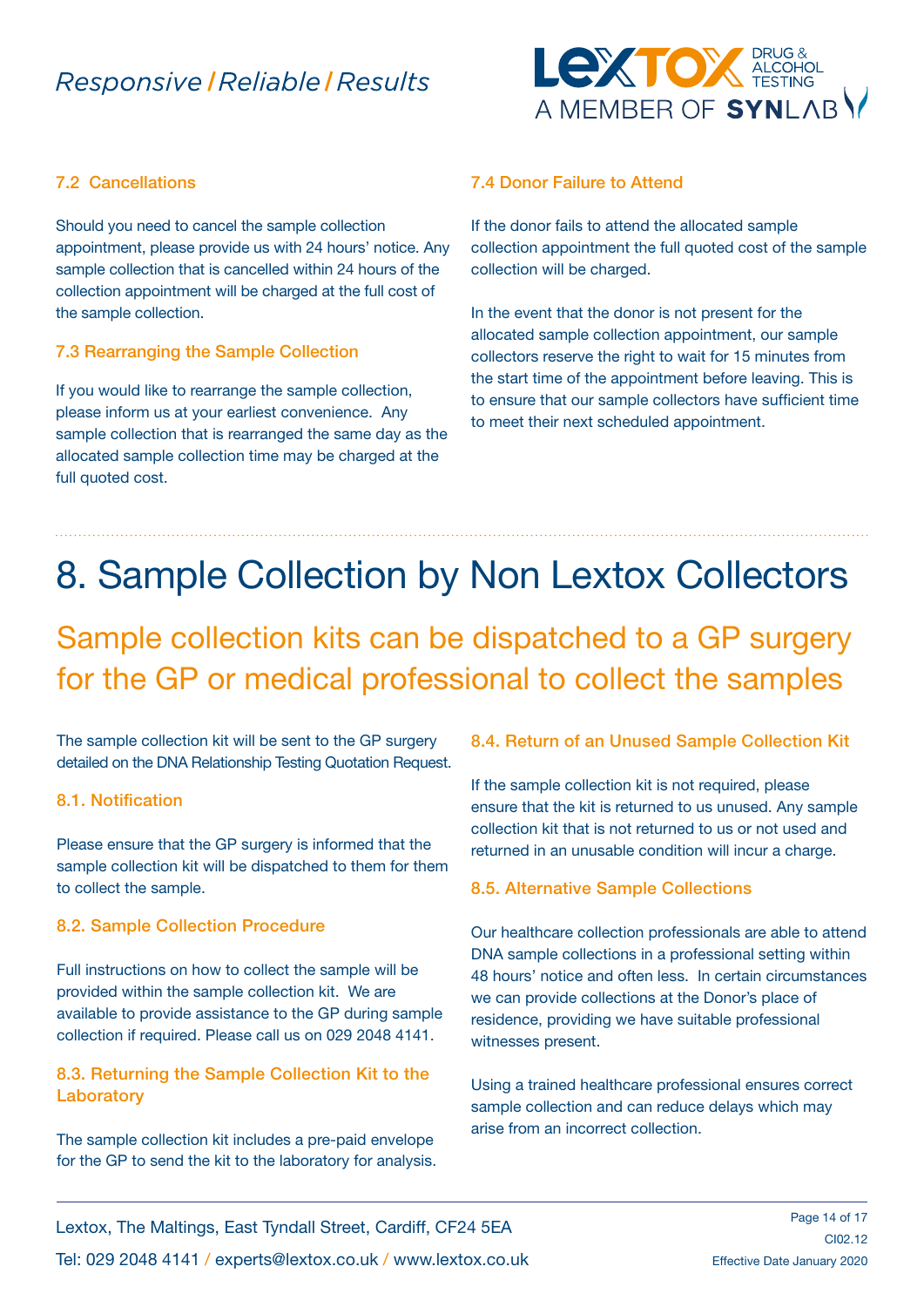



## 9. Split Invoicing

Split invoicing free of charge for your convenience where costs are to be shared between the respective parties.

#### 9.1 Quotation

The quotation reflects the cost of the services being split between each party based on the % share that has been agreed to be paid by each party. Your quote details the % share that you are taking responsibility for.

#### 9.2 Authorisation to Proceed

Before we can proceed with the analysis each party is required to accept their quotation detailing their share of the cost of the sample analysis.

#### 9.3 Invoicing

Once the analysis has been completed each party will be invoiced for their respective share. On occasion we may request payment in advance from one or more parties such as private individuals before the sample analysis can proceed.

#### 9.4 Additional Charges

Any additional charges such as (and not limited to) collection fees in respect of late cancellation of collection appointments, failure to attend the sample collection appointment by the donor, or failure of the GP in returning the unused sample pack to us will be split between each party in the % share they are responsible for.

#### 9.5 Analysis Requirements

We take direction from the instructing party in relation to the analysis requirements. Amendments to the requested sample analysis must also come from the instructing party in writing. If the sample analysis requirements change, and thus the cost for the analysis changes, each party will receive a revised quotation detailing the amended cost.

#### 9.6 Test Results

The results and the progress of the analysis will only be discussed with the party that has been designated to receive the results and has been detailed in the results address section of the Quotation Request form. The results will be issued to the results addressee and it is the responsibility of the recipient to distribute the results to other parties. We will only forward on results to other parties after receiving written instruction and authorisation to do so from the instructing party.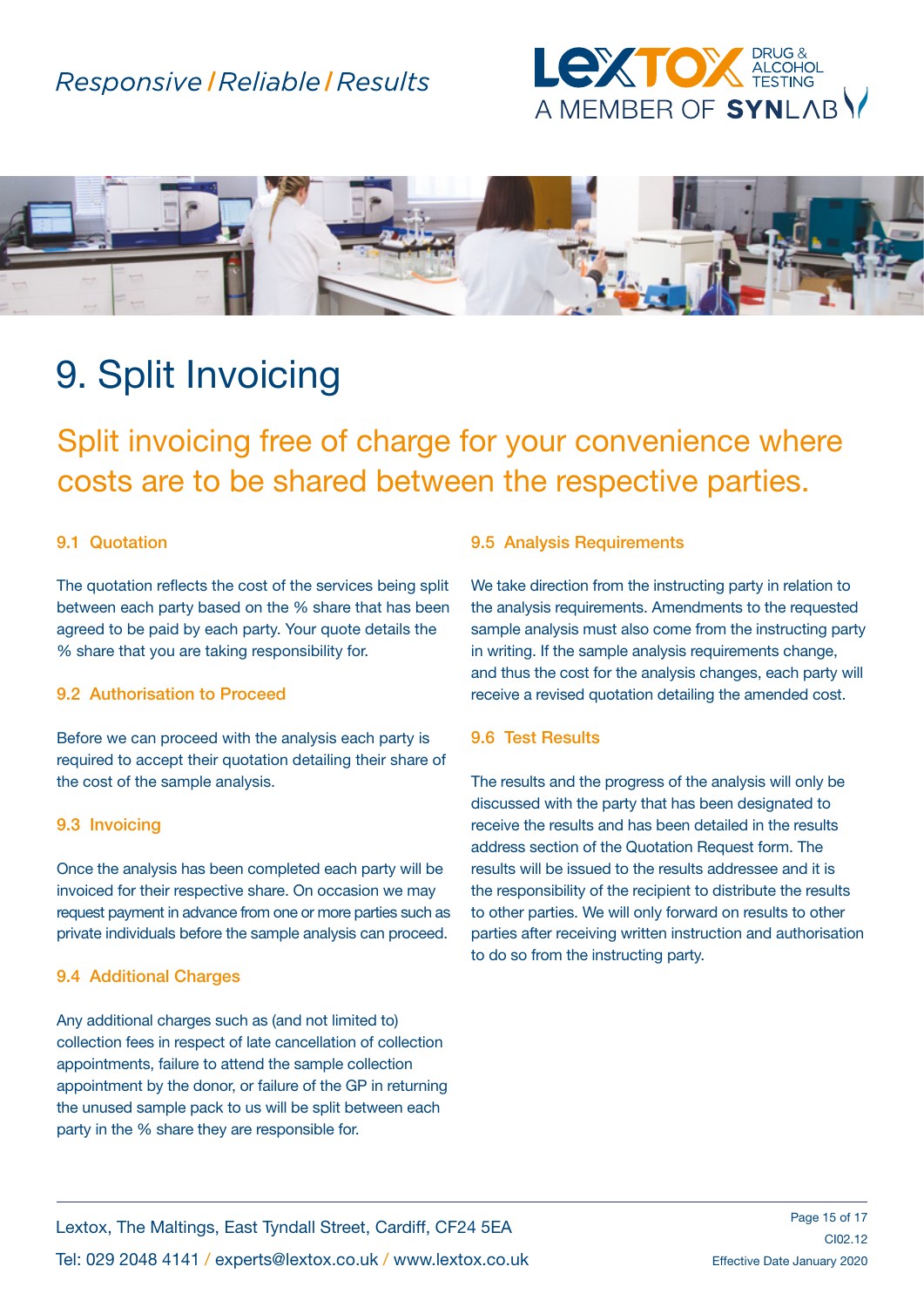



# 10. CPD and Training Seminars

Lextox offer CPD seminars to provide an understanding of drug and alcohol testing and how it can be used appropriately in family law cases and child care proceedings.

The seminars can take place at your offices or our UK laboratory and are delivered by our own experts who have the relevant qualifications and experience to competently answer your queries.

#### Our free CPD seminars cover…

- / The benefits and limitations of hair drug testing and its use in family law
- / Best practice in alcohol testing and its appropriateness for court
- / Hair growth rates, profile of drug use and the relevance of detecting metabolites
- / DNA Relationship Testing and SCRAM Continuous Alcohol Testing™

#### They also...

- / Provide an opportunity to seek clarification on specific queries;
- / Can be used as part of your CPD learning activities

To book a free CPD seminar for you and your colleagues, please call us on 029 2048 4141 or email us at experts@lextox.co.uk

# 11. Further Information or to Provide Feedback

| Call us on            |
|-----------------------|
| Email us at           |
| <b>Visit our webs</b> |

029 2048 4141

experts@lextox.co.uk

site www.lextox.co.uk

Lextox, The Maltings, East Tyndall Street, Cardiff, CF24 5EA Tel: 029 2048 4141 / experts@lextox.co.uk / www.lextox.co.uk

Page 16 of 17 CI02.12 Effective Date January 2020